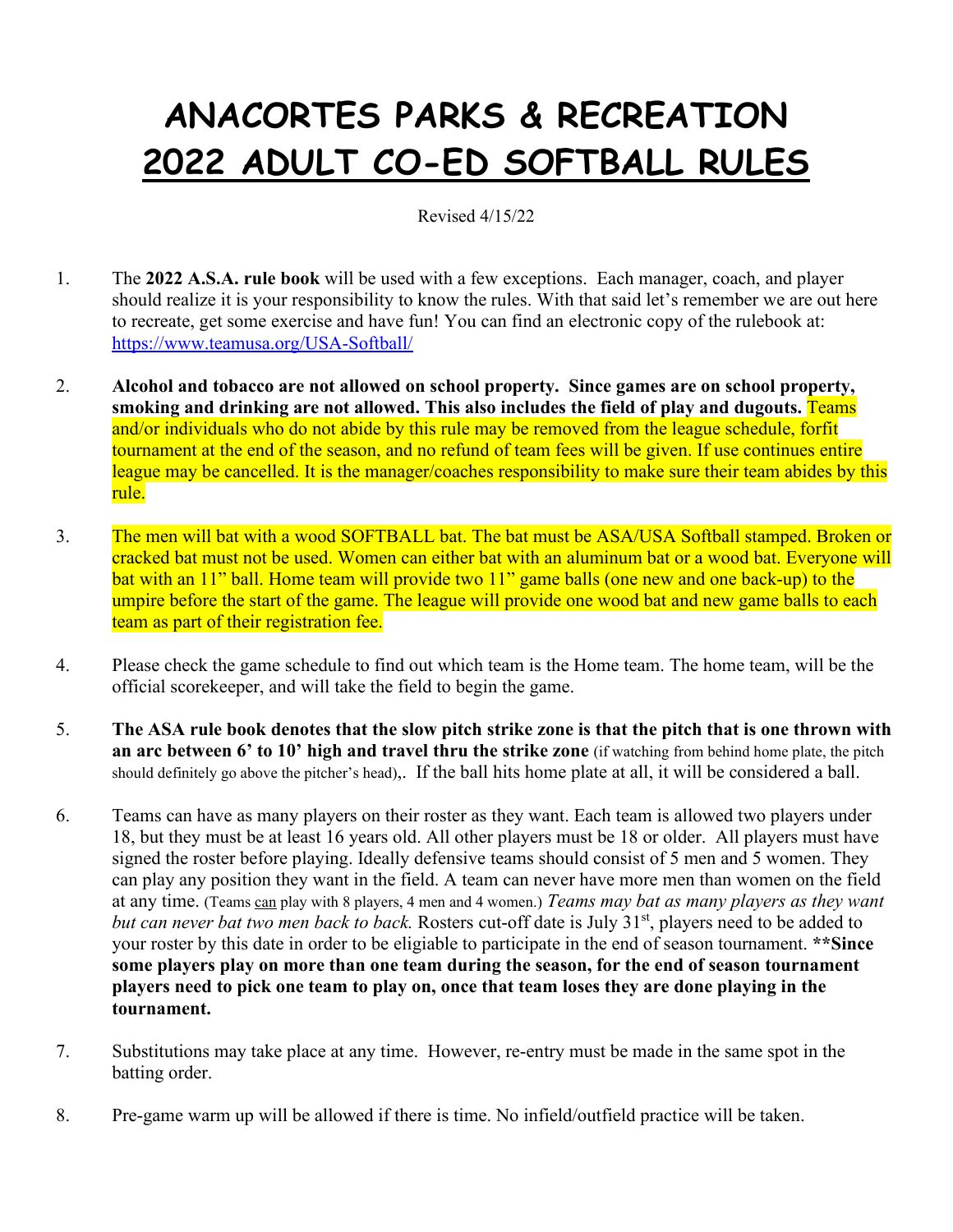- 9. It is recommended that catchers/pitcher wear face protection. Shoes must be worn at all times. It is also recommended that teams have matching jerseys.
- 10**. When the male player walks he goes to second base, after touching first, and if there are less than 2 outs the female player has to bat. With two outs the female player has the option of walking to first base or batting, but this must be reported to the umpire prior to her getting into the batter's box.**
- 11. Sliding is optional (see exception below). Headfirst slides are not recommended. Players must not intentionally try to break-up a double play. The runner will be called out if they interfer with a fielder who is attempting to throw or field the ball. If one is not comfortable sliding, one must take the out. A) **To avoid collisions at home plate**, there will be a commitment line drawn between third base and home plate. The line is halfway from third base towards home plate. As soon as the runner passes the commitment line on the way to home plate the runner cannot return to third base. The runner must cross the area directly behind the catcher and in front of the umpire before the ball and catcher reaches home plate. The play will become a "FORCED" out instead of a "TAG" out. The base runner will be called out if they step on homeplate (this includes home runs.)
- 12. **With a play being make to first base, from an infielder, the batter baserunner must run to the orange portion of the base** (the runner will be called out if this rule is not followed). **On a base hit to the outfield the runner may use the white bag.**
- 13. If a team is ahead by 10 or more runs after the fifth inning, the game is officially over at that time. If both teams would like to continue, they may as long as they stay within the time limitations.
- 14. No **new** inning shall start after 1 hour and 15 minutes of play. There are no lights at Island View Rotary Field; therefore we must stay within the time limitations. Please hustle on and off the field between innings to help out!
- 15. The team that is winning may only score 7 runs more than the team they are playing. The losing team can tie the score, and also score 7 more runs in their half inning. *\*\*In a league such as ours where there can be great disparity in team ability levels. This rule helps to keep games moving. Especially when teams have trouble getting a third out.* – NO 7 RUN PER INNING RULE WILL BE USED DURING THE END OF THE SEASON TOURNAMENT.

A) Home Run Rule: 2 Home Run Progressive. Once a team hits a home run they cannot hit another one until the other team hits one. \*\*If they do hit a home run before the other team does, it will be counted as a ground rule single. (Players on base will only advance one base, whether they are forced or not.) "Hit & Go get it" rule. If you hit a home run you then you have to go get the ball you hit out. *Players that hit home runs (that count as a HR) and any base runners need to round the bases and pass the scoring line. Do not touch homeplate.*

16. Courtesy runners are allowed, and are defined as:

 \*Any player injured during the game may have a courtesy runner. A player of the same gender who registered the last out that his/her team made will be the courtesy runner.

 \*One courtesy runner may be named prior to the start of a game. The courtesy runner in this instance will also be the player of the same gender who registered the last out that his/her team made. If at the